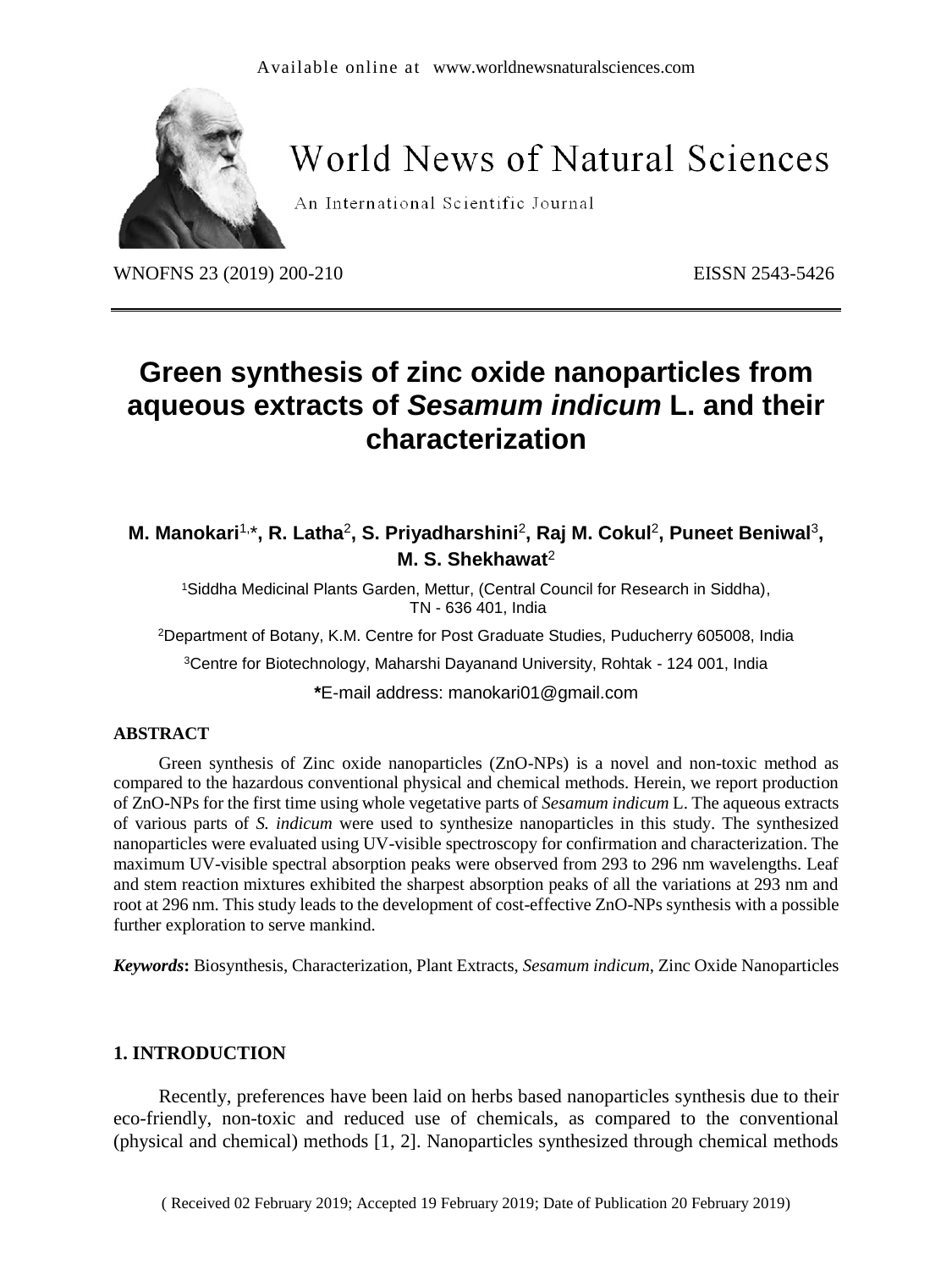are reported to absorb the toxic chemicals on their surface, hence becoming noxious in medical applications [3, 4]. But the green-route synthesis method of nanoparticles from plants proved safe with no side effects on living systems [5, 6].

Zinc oxide (ZnO) is a wurtzite n-type semiconducting material with unique electronic and photonic properties. At room temperature, ZnO exerts wide direct band gap (3.37 eV) and a high exciton binding energy (60 meV) [7, 8]. Zinc oxide NPs are extensively exploited in pharmaceutical and cosmetic industries due to their astonishing properties, such as compatibility with human skin, non-toxic, self-cleansing, UV-blocker in sunscreens, efficient resisting capacity against microorganisms, etc. [9-11].

ZnO-NPs are successfully studied to enhance growth in food crops, such as *Triticum aestivum, Pennisetum americanum, Cyamopsis tetragonoloba, Arachis hypogea, Solanum lycopersicum, Cucumis sativus, Vigna radiata, Cicer arietinum, Zea mays, Raphanus sativus, Allium cepa*, etc. [12-16].

Various biological activities of plant extracts mediated ZnO-NPs were reported, viz. ZnO NPs synthesized using *Limonia acidissima* leaf extracts are active against *Mycobacterium tuberculosis* [17]. Antimicrobial activity of *Emblica officinalis* mediated ZnO-NPs reported by Anbukkarasi *et al*. [18].

Zinc oxide NPs from *Plectranthus ambonicus* leaf extracts found to inhibit the growth of human pathogenic bacteria and mosquito larvae [19]. *Passiflora caerulea* leaf based ZnO-NPs proved against urinary tract infecting pathogens [20]. Micro-scale and nano-scale formulations of ZnO-NPs synthesized from herbal extracts are investigated for biofertilizer, antibacterial [21], antifungal [22], cytotoxic [23], larvicidal [19], photocatalytic [24], anti-diabetic [25], antiplasmodial [19], genotoxic and anticancer [26, 16] activities (**Fig. 1**).



**Fig. 1.** Different biological activities of herbal extracts based ZnO Nanoparticles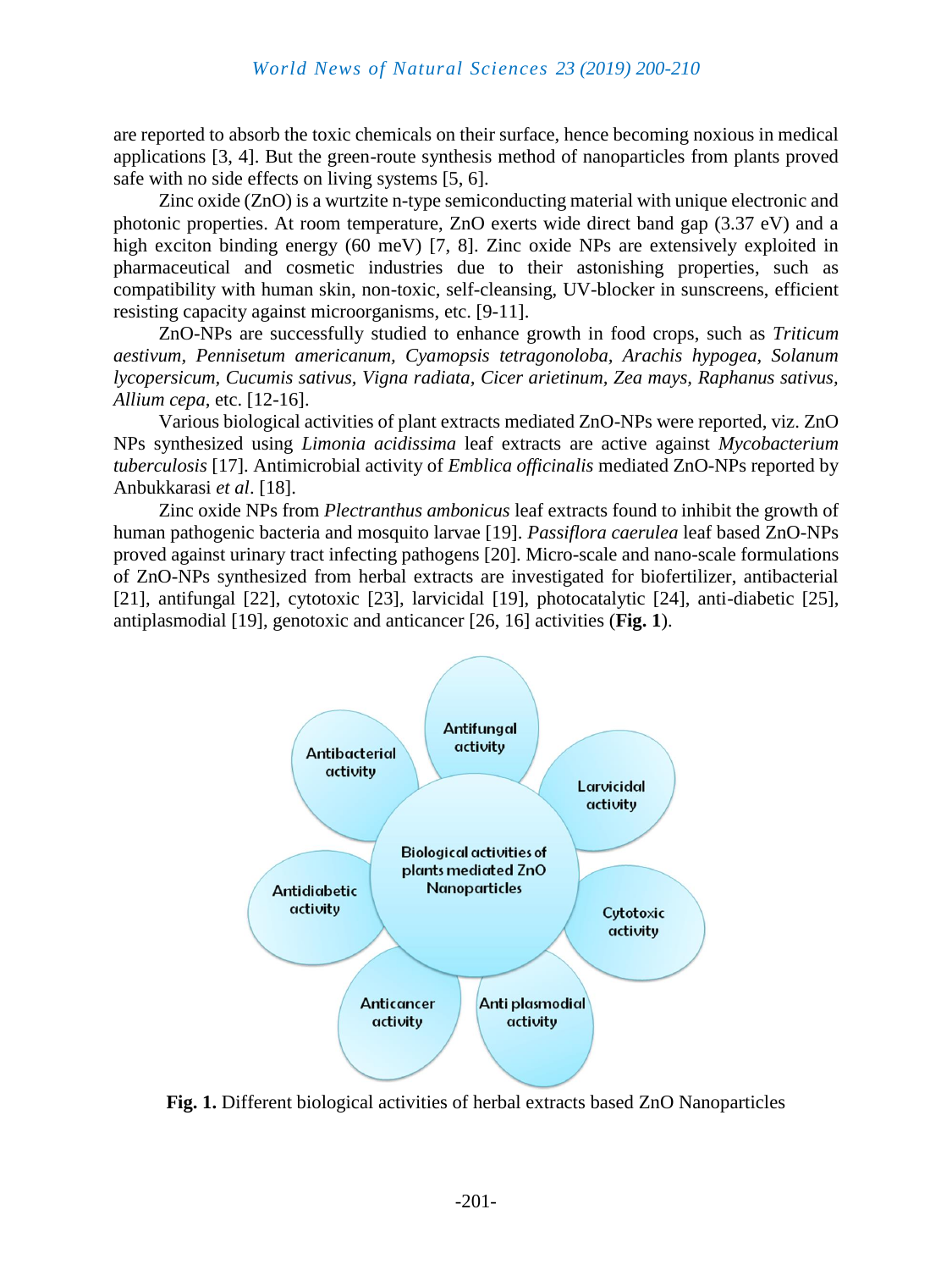*Sesamum indicum* L. (Queen of oilseeds) is an annual plant, belonging to the family Pedaliaceae and distributed throughout the tropics [27]. This plant has been explored for various pharmacological properties, such as antipyretic, anti-inflammatory, anti-oxidant, antimicrobial, anti-hypertensive, antinociceptive, wound healing, and anticancer properties [28- 31]. The whole plant is used to treat various diseases in the Indian traditional systems of medicines [32]. Phytochemistry of *S. indicum* leaves reveals the presence of lignans, iridoids, lamalbid, sesamoside, shanzhiside methyl ester, cistanoside F, chlorogenic acid, pedalitin-6-Olaminaribioside, pedaliin, isoacteoside, pedalitin, and martynoside [33].

In the present report, an attempt was made to search the potentiality of *S. indicum* plant extracts in biogenesis of ZnO nanoparticles at room temperature.

#### **2. MATERIALS AND METHODS**

#### **2. 1. Plant collection**

The plant was identified using standard flora [34]. The fresh green leaves, stem and roots of *S. indicum* were harvested from the agricultural field at Puducherry (11.9416° N, 79.8083° E), South India, during the months of October to December, 2018. The collected materials were washed with distilled water and shade dried at room temperature for further use (**Figs. 2A-C**).

#### **2. 2. Preparation of the plant extract**



**Fig. 2.** Various parts of *S. indicum* (A) Leaves, (B) Stem pieces and (C) Roots. **Fig. 3.** Choped plant parts (A) Leaves, (B) Stem pieces and (C) Roots.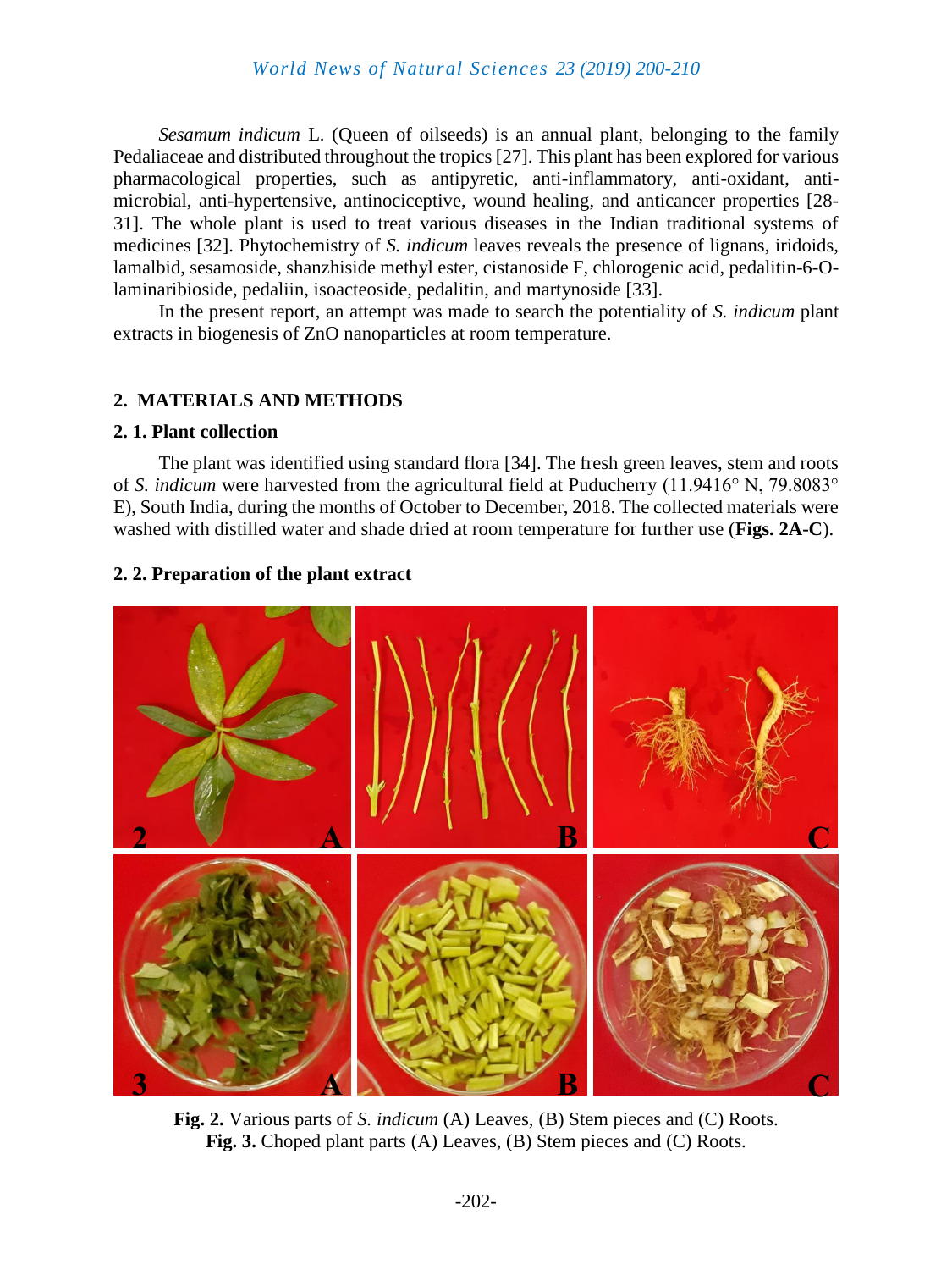Five gram of fresh materials (leaf, stem, and root) were washed with running tap water and then with distilled water. The plant parts were then chopped (**Figs. 3A-C**) and boiled in 250 ml Erlenmeyer flask containing 50 mL distilled water at 70 °C for 10 min. The aqueous extracts were then cooled to room temperature, filtered through Whatman number-1 filter paper, and the filtrate was stored at 4 °C for further experimental use.

#### **2. 3. Synthesis of ZnO-NPs and optimization of parameters**

Zinc Nitrate hexahydrate  $[Zn(NO_3)_2 \cdot 6H_2O]$ , purchased from Thermo Fisher Scientific India Pvt. Ltd. (Mumbai), was used as precursor to synthesize ZnO-NPs. Five mL of 1mM Zinc Nitrate solution was added to 5 mL of plant extracts and kept on stirrer for one hour and the color of the reaction mixture was observed after 1 hour. Yellow color appeared after the incubation time confirmed the synthesis of ZnO NPs. The precipitate was separated from the reaction solution by centrifugation at 10000 rpm for 15 min and the pellet was collected. The pellet was dried using a hot air oven operating at 60 °C for 4 h and used for further studies.

#### **2. 4. UV–Visible spectroscopic characterization of biosynthesized ZnO-NPs**

Optical properties of ZnO-NPs were characterized based on UV absorption spectra with the wavelength range between 200 nm to 700 nm. For UV–Visible spectroscopy, the resultant pellet from each of the reaction mixture was re-suspended in distilled water and spectrum scans were performed using Systronics Double Beam Spectrophotometer (Model 2202, Systronics Ltd.) in diffuse reflectance mode using Zinc nitrate as reference (**Fig. 4**).



**Fig. 4.** Schematic representation of synthesis of ZnO-NPs.

#### **3. RESULTS AND DISCUSSION**

The parameters for phytosynthesis of ZnO-NPs from *S. indicum* were optimized in the present study. Zinc nitrate is generally most commonly used substrate for the biosynthesis of ZnO nanoparticles. Application of Zinc nitrate in synthesis of ZnO-NPs were reported by Diallo *et al*. [35] in *Aspalathus linearis*, Ravindran *et al*. [36] in *Duranta erecta*, Sutradhar and Saha [37] in *Lycopersicon esculentum*, Manokari and Shekhawat [38] in *Cassia tora*, etc.

#### **3. 1. Visual observation**

Zinc oxide is considered as a potential material to operate in the visible spectra and close to ultraviolet spectral region [39]. Being a preliminary test for nanoparticles synthesis, visual color change in the reaction mixture was observed (Fig. 4) to confirm the synthesis of ZnO-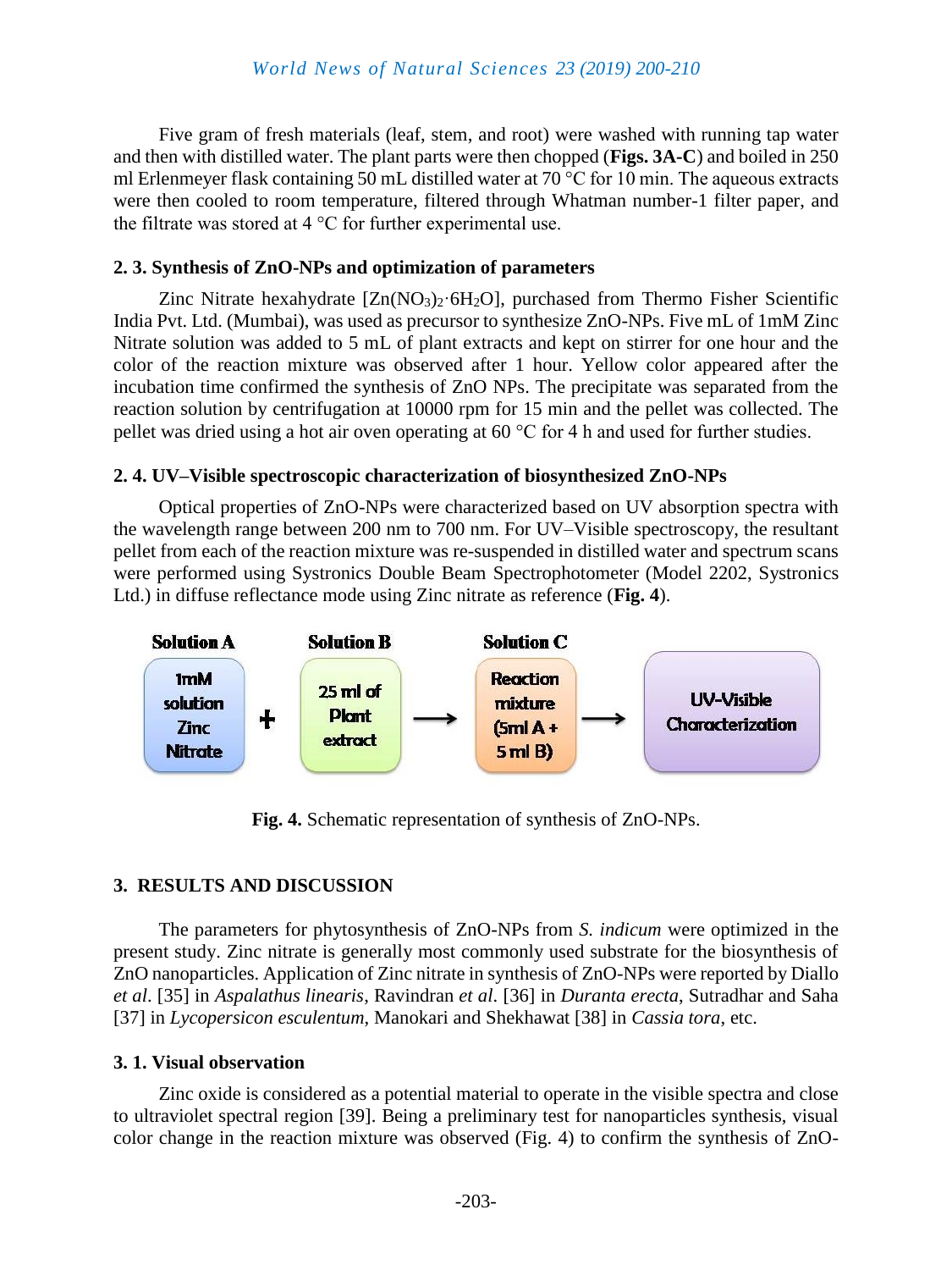NPs synthesized using freshly prepared aqueous extract of plant materials. ZnO-NPs have reported to posses superior optical properties [20]. Color change from white, pale yellow to dark yellow confirmed the synthesis of ZnO-NPs from *S. indicum* at initial stage.



#### **3. 2. UV-visible spectral analysis**

**Fig. 5.** Visual observation of ZnO NPs synthesis (a) Zinc Nitrate solution (b) *S. indicum* leaf extract (c) final color change in reaction mixture (d) UV-Vis spectrum of ZnO-NPs synthesized by leaf extract of *S. indicum*.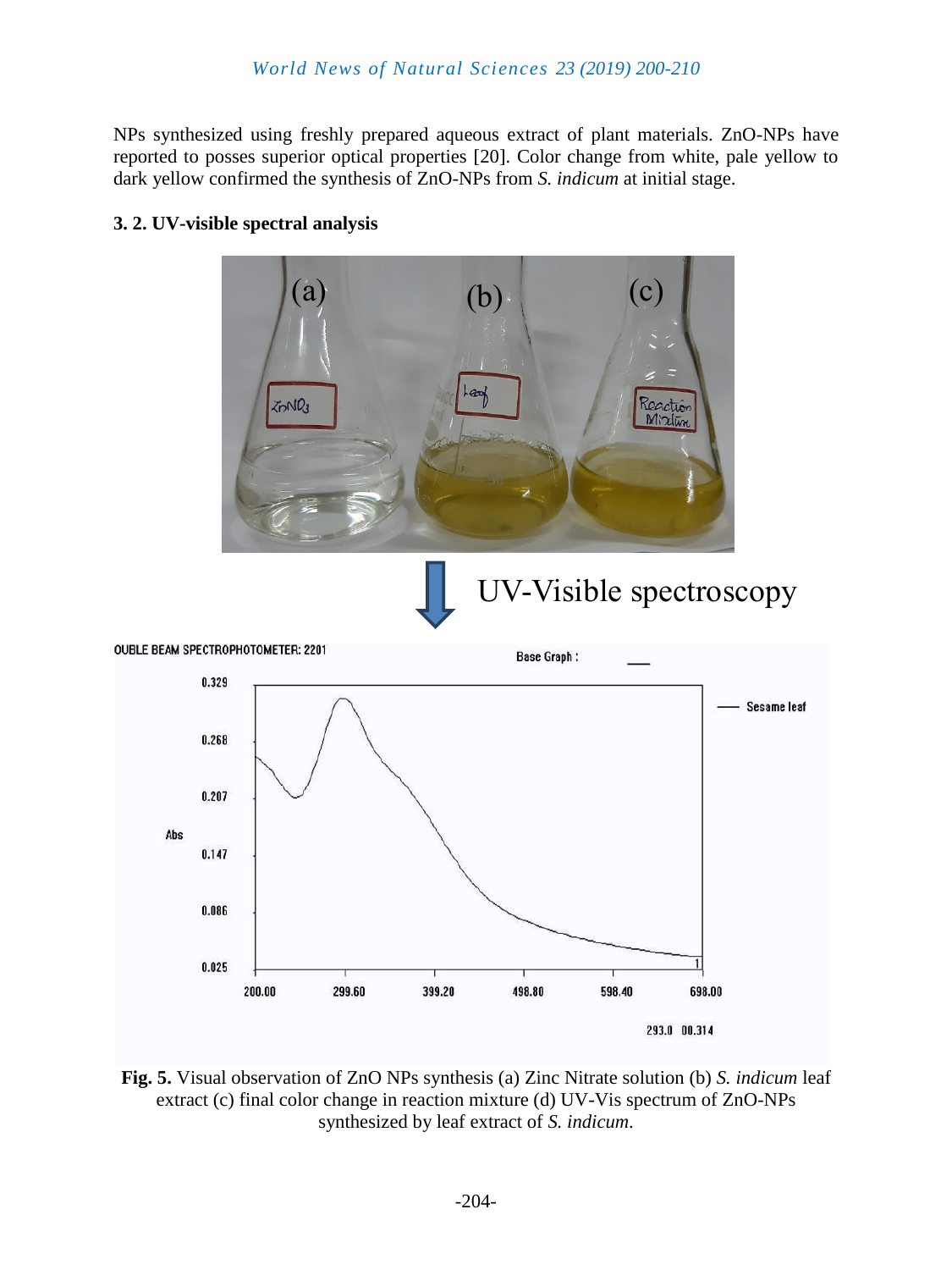#### *World News of Natural Sciences 23 (2019) 200-210*





# UV-Visible spectroscopy



**Fig. 6.** Visual observation of ZnO NPs synthesis (a) Zinc Nitrate solution (b) *S. indicum* stem extract (c) final color change in reaction mixture (d) UV-Vis spectrum of ZnO-NPs synthesized by stem extract of *S. indicum*.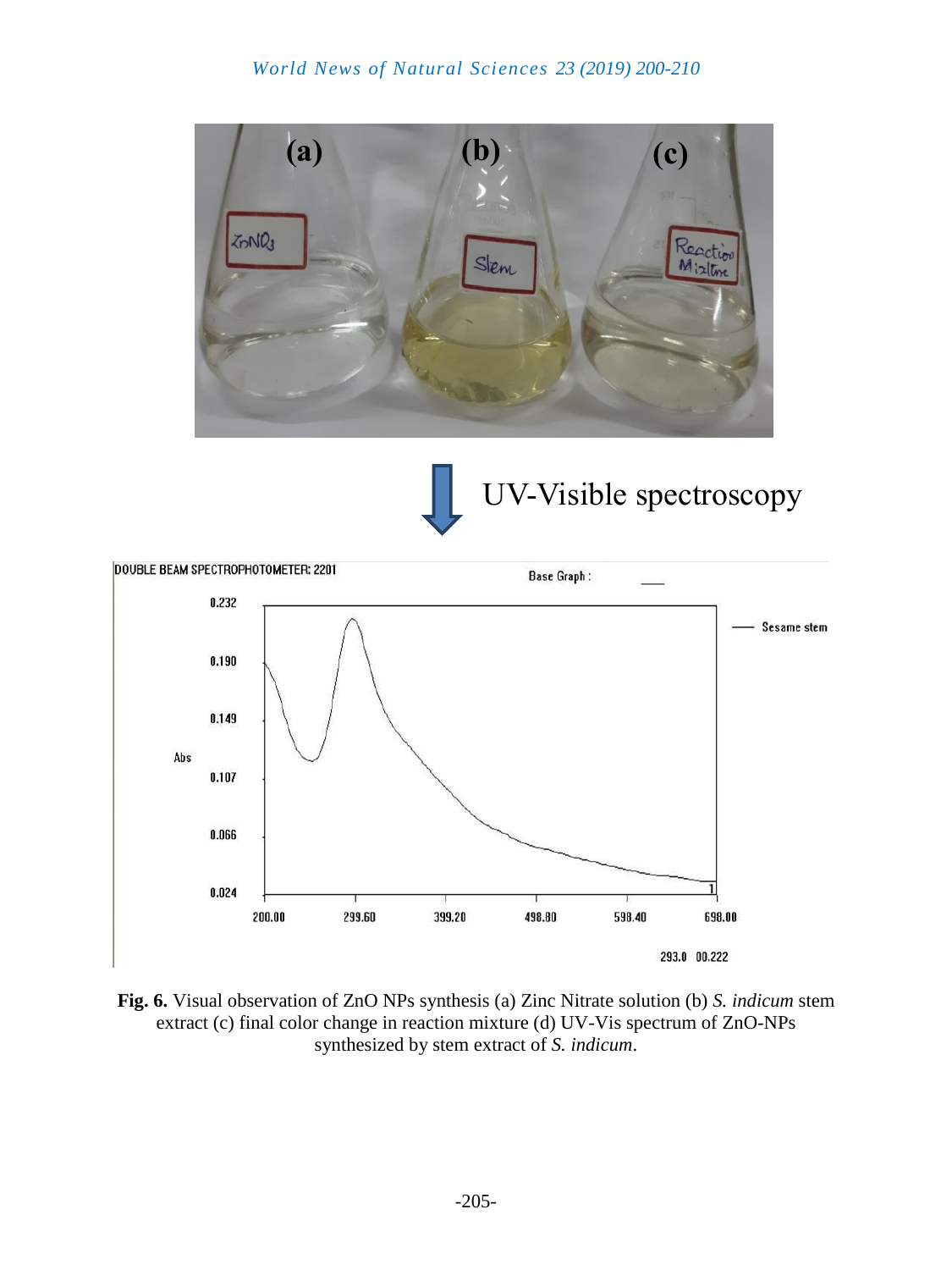





**Fig. 7.** Visual observation of ZnO NPs synthesis (a) Zinc Nitrate solution (b) *S. indicum* root extract (c) final color change in reaction mixture (d) UV-Vis spectrum of ZnO NPs synthesized by root extract of *S. indicum*.

UV-visible spectroscopy is a confirmatory method of ZnO-NPs synthesis [20]. The reaction mixtures (pale yellow to yellow colored samples) were subjected to scan through UV-Spectrophotometer in the range of 200-700 nm. The conducting electrons present in the reaction mixtures oscillate at a certain wavelength between the selected ranges (200-700nm) as a result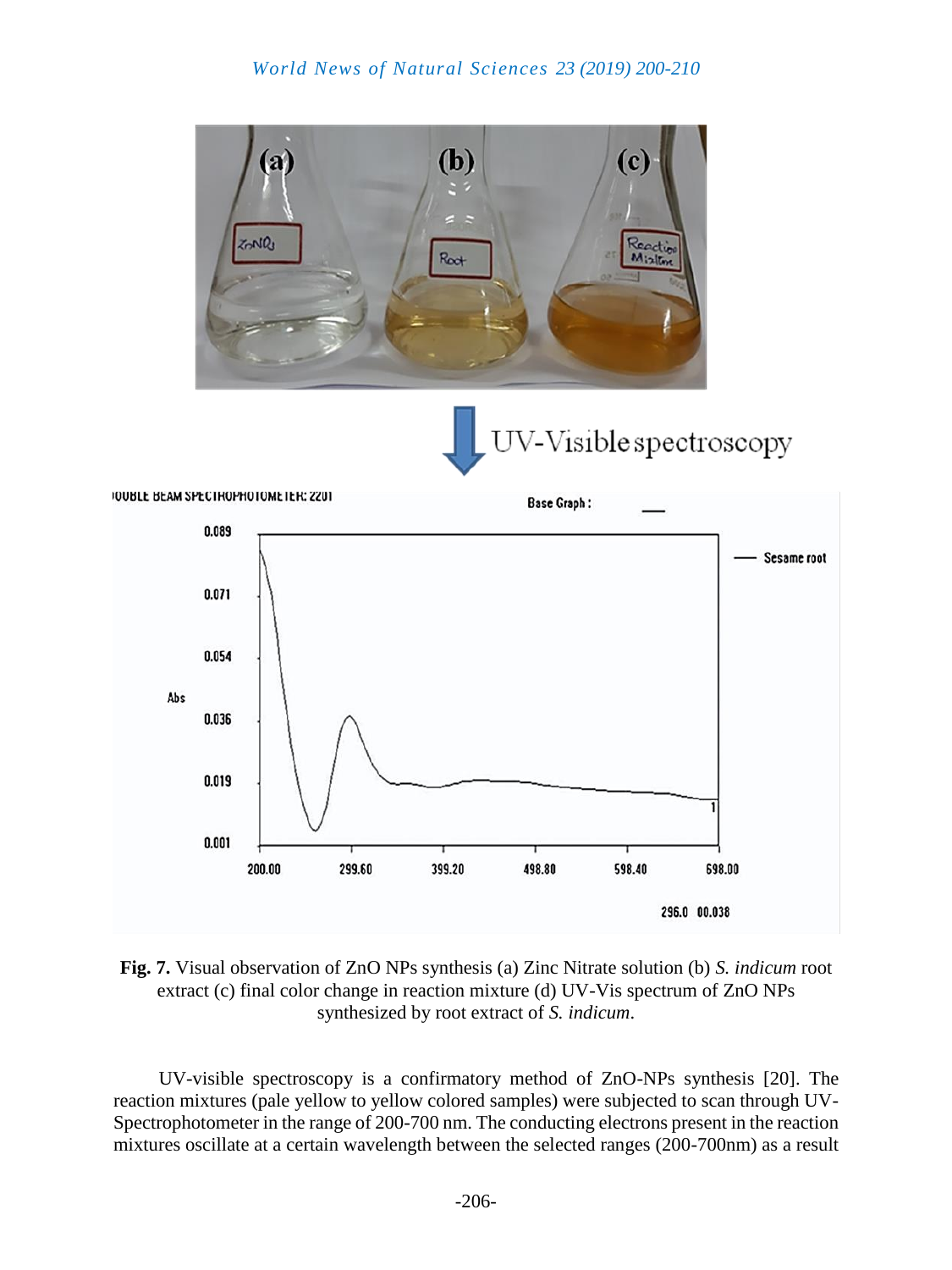of surface plasmon resonance (SPR) effect. **Figures 5-7** represent the UV-visible spectra of freshly prepared ZnO-NPs from leaf, stem, and root extracts. Various peaks were observed with the respective reaction mixtures, ranging from 293 to 296. The absorption peak obtained at 293 nm clearly demonstrates the presence of ZnO-NPs in the leaf and stem reaction mixture (Figs. 5 and 6). Initial peak obtained at the range of 260 nm and further increased due to oscillation of more electrons after 1 h which described the synthesis of ZnO-NPs. After 1 hour, the peaks were observed stable, which indicated the formation of nanoparticles at room temperature (Fig. 7).

Ultra-Violate spectrum has been reported to detect conjugated unsaturated chromophores (polyenes, α, β-unsaturated ketones and aromatic compounds) and flavones. The UV spectrum represents the total chromophores from polyfunctional secondary metabolites of plant extracts [40, 41]. The phytochemicals in the plant extracts help in the synthesis of metal oxide nanoparticle by inducing oxidation and reduction reaction [42]. Such biosynthesized nanoparticles exhibit various shape, size, more stable and biocompatible with no environmental adverse effects and the rate of synthesis is also faster as compared to the use of other organism [43-45].

#### **4. CONCLUSIONS**

In the present study, the ZnO-NPs were synthesized using *S. indicum* plant parts aqueous extracts. The biogenic process is an eco-friendly and non-toxic procedure. Presence of functional groups of secondary metabolites in the plant extracts, mediated the synthesis of Zinc metal oxide nanoparticle. As a preliminary confirmation, visual observance of yellow color in the reaction mixture was obtained. The rapid synthesis of ZnO-NPs was confirmed and measured using the UV-Visible spectroscopy at 293-296 nm. Therefore, it can be concluded that it is an efficient and simple method for the green synthesis of multifunctional ZnO-NPs using aqueous extracts of *S. indicum* vegetative parts. Zinc oxide, being a safe food additive, in this study could make better use of ZnO nanoparticles in biofortification, cosmetic production, agricultural practices, etc.

#### **References**

- [1] Ramesh P., Rajendran A., and Meenakshisundaram M. Green synthesis of zinc oxide nanoparticles using flower extract Cassia auriculata. *J Nanosci Nanotechnol* 1 (2014) 41-45
- [2] Dobrucka R. and Dugaszewska J. Biosynthesis and antibacterial activity of ZnO nanoparticles using Trifolium pratense flower Extract. *Saudi J Biol Sci* 23 (2016) 517- 523
- [3] Parashar U.K., Saxena P.S., and Srivastava A. Bioinspired synthesis of silver nanoparticles. *Dig. J. Nanomater. Biostruct* 4 (2009) 159-166
- [4] Fouda A., Hassan S.E., Salem S.S., and Shaheen T.I. In-vitro cytotoxicity, antibacterial, and UV- protection properties of the biosynthesized zinc oxide nanoparticles for medical textile applications. *Microbial Pathogenesis,* 125 (2018) 252-261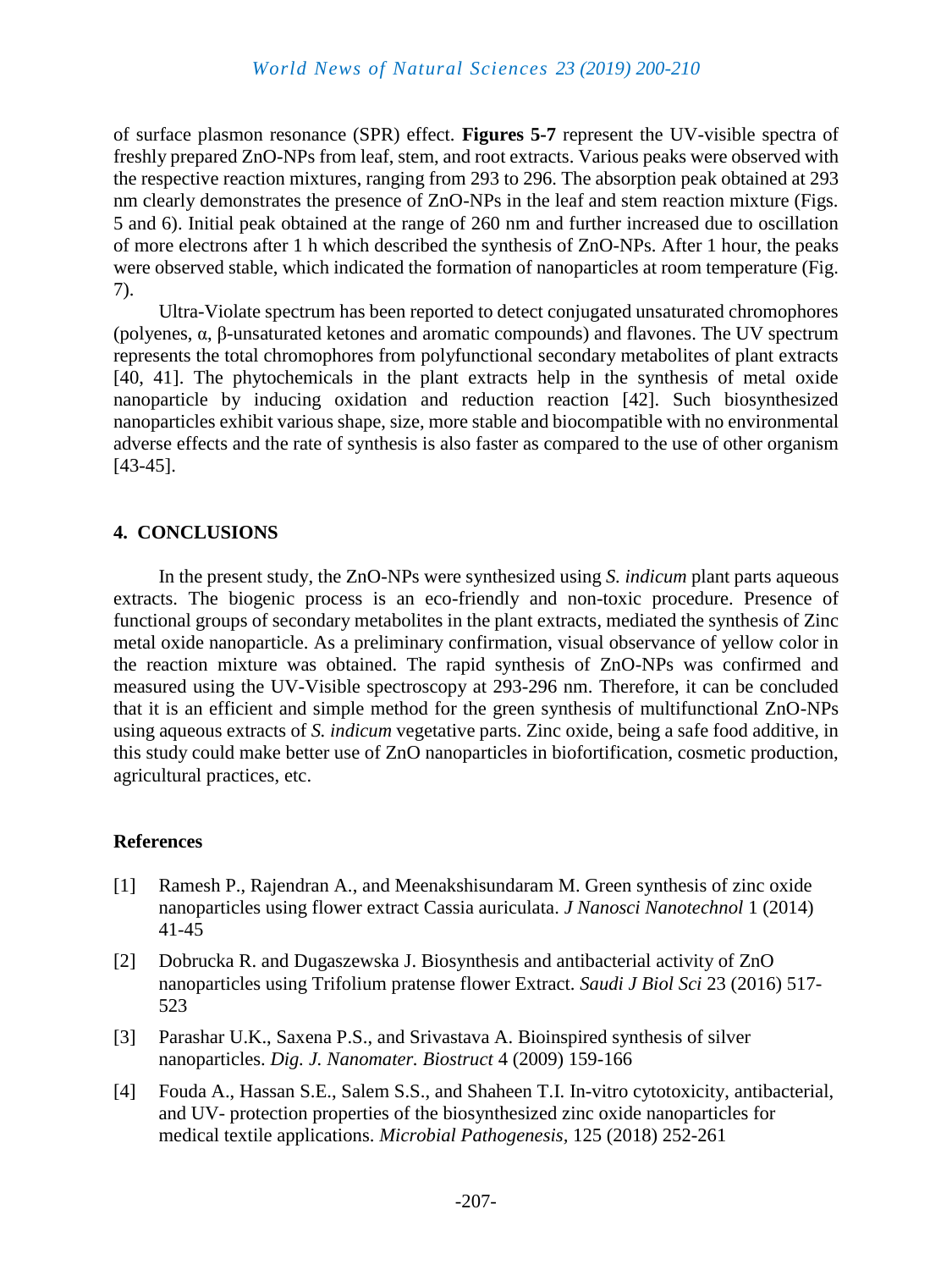- [5] Begum N.A., Mondal S., Basu S., Laskar R.A., and Mandal D. Biogenic synthesis of Au and Ag nanoparticles using aqueous solution of black tea leaf extracts. *Colloids Surf. B. Biointerf.* 71 (2009) 113-118
- [6] Matinise N., Fuku X.G., Kaviyarasu K., Mayedwa N., and Maaza M. ZnO nanoparticles via Moringa oleifera green synthesis: Physical properties & mechanism of formation. *Applied Surface Science,* 406 (2017) 339-347
- [7] Calestani D., Zha M.Z., Mosca R., Zappettini A., Carotta M.C., Di Natale, V., and Zanotti L. Growth of ZnO tetrapods for nanostructure-based gas sensors. *Sens. Actuators B,* 144 (2010) 472-478
- [8] Geetha M.S., Nagabhushana H., and Shivananjaiah H.N. Green mediated synthesis and characterization of ZnO nanoparticles using Euphorbia Jatropha latex as reducing agent. *Journal of Science: Advanced Materials and Devices,* 1 (2016) 301-310
- [9] Padmavathy N. and Vijayaraghavan R.R. Enhanced bioactivity of ZnO nanoparticles-an antimicrobial study. *Sci Technol Adv Mater* 9 (2008) 035-040
- [10] Krishnakumar T., Jayaprakash R., Pinna N., Singh V., Mehta B., and Phani A. Microwave-assisted synthesis and characterization of flower shaped zinc oxide nanostructures, *Mater. Lett.* 63 (2009) 242-245
- [11] Shirgholami A., Nazari, and Mirjalili M. Statistical optimization of self-cleaning technology and color reduction in wool fabric by nano zinc oxide and eco-friendly cross-linker, *Clean. Technol. Environ. Policy* 17 (2015) 905-919
- [12] Raliya R. and Tarafdar J.C. ZnO nanoparticle biosynthesis and its effect on phosphorous-mobilizing enzyme secretion and gum contents in clusterbean (Cyamopsis tetragonoloba L.). *Agric Res* 2 (2013) 48-57
- [13] Prasad T.N.V.K.V., Sudhakar P., Sreenivasulu Y., Latha P., Munaswamy V., Raja Reddy K., Sreeprasad T.S., Sajanlal P.R., and Pradeep T. Effect of nanoscale zinc oxide particles on the germination, growth and yield of peanut. *J Plant Nutr* 35 (2012) 905- 927
- [14] Zhao L.J., Peralta-Videa J.R., Rico C.M., Hernandez-Viezcas J.A., Sun Y., Niu G., Servin A., Nunez J.E., Duarte-Gardea M., and Gardea-Torresdey J.L. CeO<sub>2</sub> and ZnO nanoparticles change the nutritional quality of cucumber (Cucumis sativus). *J Agric Food Chem* 62 (2014) 2752-2759
- [15] Mahajan P., Dhoke S.K., Khanna A.S., and Tarafdar J.C. Effect of nano-ZnO on growth of mung bean (Vigna radiata) and chickpea (Cicer arietinum) seedlings using plant agar method. *Appl Biol Res* 13 (2011) 54-61
- [16] Singh A., Singh N.B., Afzal S., Singh T., and Hussain I. Zinc oxide nanoparticles: a review of their biological synthesis, antimicrobial activity, uptake, translocation and biotransformation in plants. *J Mat Sci.* 2017; DOI 10.1007/s10853-017-1544-1
- [17] Taranath T.C. and Patil B.N. Limonia acidissima L. leaf mediated synthesis of zinc oxide nanoparticles: a potent tool against Mycobacterium tuberculosis. *Int. J. Mycobacteriol.* 5 (2016) 197-204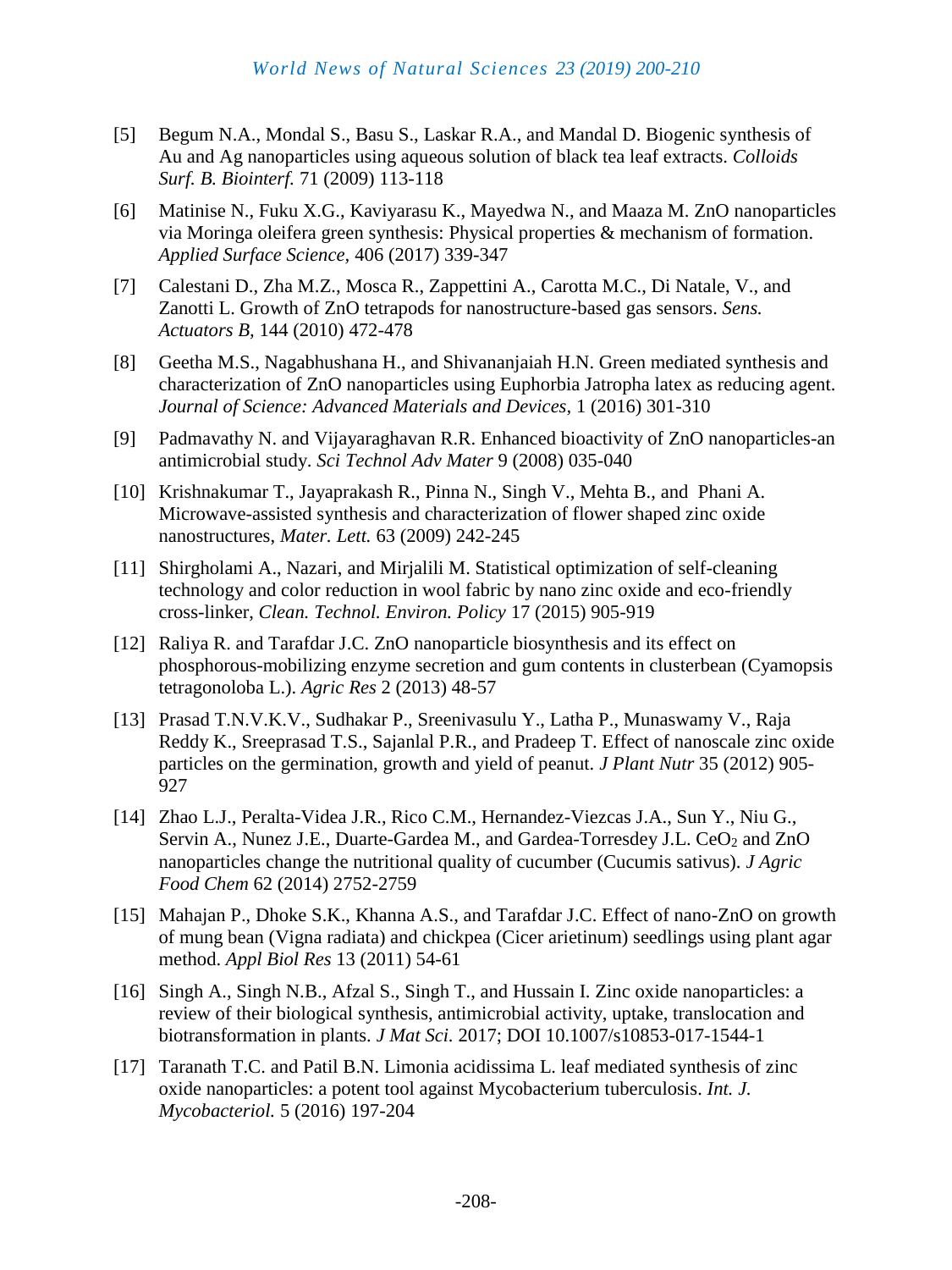- [18] Jamdagni P., Khatri P., and Rana J.S. Green synthesis of zinc oxide nanoparticles using flower extract of Nyctanthes arbor-tristis and their antifungal activity. *Journal of King Saud University - Science,* 30 (2018) 168-175
- [19] Anbukkarasi V.R., Srinivasan, and Elangovan N. Antimicrobial activity of green synthesized zinc oxide nanoparticles from Emblica officinalis. *Int. J. Pharm. Sci. Rev. Res.* 33 (2015) 110-115
- [20] Vijayakumar S., Vinoj G., Malaikozhundan B., Shanthi S., and Vaseeharan B. Plectranthus amboinicus leaf extract mediated synthesis of zinc oxide nanoparticles and its control of methicillin resistant Staphylococcus aureus biofilm and blood sucking mosquito larvae. *Spectrochimica Acta – Part A,* 137 (2015) 886-891
- [21] Santhoshkumar J., Kumar S.V., and Rajeshkumar S. Synthesis of zinc oxide nanoparticles using plant leaf extract against urinary tract infection pathogen. *Resource-Efficient Technologies, 2017* (2017) 1-7
- [22] Xie Y., He Y., Irwin P.L., Jin T., and Shi X. Antibacterial activity and mechanism of action of Zinc oxide nanoparticles against Campylobacter jejuni. *Applied and Environmental Microbiology,* 77 (2011) 2325-2331
- [23] Jasim N.O. Antifungal activity of Zinc oxide nanoparticles on Aspergillus fumigatus fungus & Candida albicans yeast. *Journal of Natural Sciences Research,* 5 (2015) 23-27
- [24] Siddiqi K.S. and Husen A. Plant response to engineered metal oxide nanoparticles. *Nanoscale Res Lett.* 12 (2017) 92
- [25] Pal S., Mondal S., Maity J., and Mukherjee R. Synthesis and characterization of ZnO nanoparticles using Moringa oleifera leaf extract: investigation of photocatalytic and antibacterial activity. *Int. J. Nanosci. Nanotechnol.* 14 (2018) 111-119
- [26] Bala N., Saha S., Chakraborty M., Mati M., Das S., Basu R., and Nandy P. Green synthesis of zinc oxide nanoparticles using Hibiscus subdariffa leaf extract: effect of temperature on synthesis, antibacterial activity and antidiabetic. *RSC Adv* 5 (2015) 4993
- [27] Bisht G. and Rayamajhi S. ZnO Nanoparticles: A promising anticancer agent. *Nanobiomedicine,* 3 (2016) 1-11
- [28] Isha D. and Milind P. Eat til and protect dil. *Int Res J Pharm.* 3 (2012) 2230-8407.
- [29] Anand D.T., Pothiraj C., Gopinath R.M., and Kayalvizhi B. Effect of oil-pulling on dental caries causing bacteria. *Afr. J Mic Res* 2 (2008) 063-6
- [30] Vishwanath H.S., Anilakumar K.R., Harsha S.N., Khanum F., and Bawa A.S. In vitro antioxidant activity of Sesamum indicum seeds. *Asian Journal of Pharmaceutical and Clinical Research,* 5 (2012) 56-60
- [31] Shasmitha R. Health benefits of Sesamum indicum: A short review. *Asian Journal of Pharmaceutical and Clinical Research,* 8 (2015) 1-3
- [32] Miraj S. and Kiani S. Bioactivity of Sesamum indicum: A review study. *Der Pharmacia Lettre*, 8 (2016) 328-334